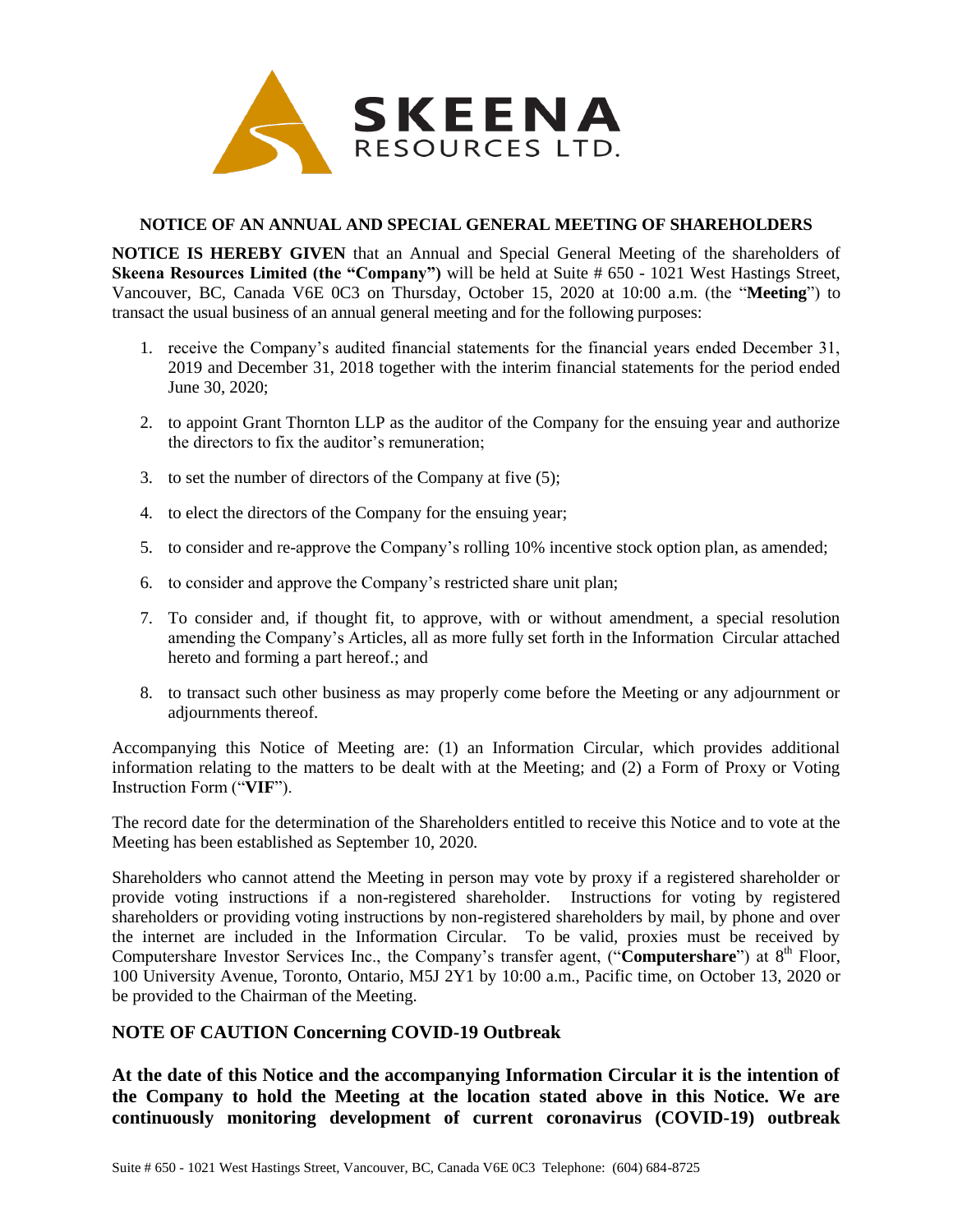**("COVID-19"). In light of the rapidly evolving public health guidelines related to COVID-19, we ask shareholders to consider voting their shares by proxy and not attend the meeting in person. Shareholders who do wish to attend the Meeting in person should carefully consider and follow the instructions of the federal Public Health Agency of Canada: [\(https://www.canada.ca/en/public-health/services/diseases/coronavirus-disease-covid-](https://www.canada.ca/en/public-health/services/diseases/coronavirus-disease-covid-19.html)[19.html\)](https://www.canada.ca/en/public-health/services/diseases/coronavirus-disease-covid-19.html).**

**We ask that shareholders also review and follow the instructions of any regional health authorities of the Province of British Columbia, including the Vancouver Coastal Health Authority, the Fraser Health Authority and any other health authority holding jurisdiction over the areas you must travel through to attend the Meeting. Please do not attend the Meeting in person if you are experiencing any cold or flu-like symptoms, or if you or someone with whom you have been in close contact has travelled to/from outside of Canada within the 14 days immediately prior to the Meeting. All shareholders are strongly encouraged to vote by submitting their completed form of proxy (or voting instruction form) prior to the Meeting by one of the means described on pages 1 to 4 of the Information Circular accompanying this Notice.** 

**The Company reserves the right to take any additional pre-cautionary measures deemed to be appropriate, necessary or advisable in relation to the Meeting in response to further developments in the COVID-19 outbreak, including: (i) holding the Meeting virtually or by providing a webcast of the Meeting; (ii) hosting the Meeting solely by means of remote communication; (iii) changing the Meeting date and/or changing the means of holding the Meeting; (iv) denying access to persons who exhibit cold or flu-like symptoms, or who have, or have been in close contact with someone who has, travelled to/from outside of Canada within the 14 days immediately prior to the Meeting; and (v) such other measures as may be recommended by public health authorities in connection with gatherings of persons such as the Meeting. Should any such changes to the Meeting format occur, the Company will announce any and all of these changes by way of news release, which will be filed under the Company's profile on SEDAR as well as on our Company website at www.skeenaresources.com. We strongly recommend you check the Company's website prior to the Meeting for the most current information. In the event of any changes to the Meeting format due to the COVID-19 outbreak, the Company will not prepare or mail amended Meeting Proxy Materials.** 

**While registered shareholders are entitled to attend the Meeting in person we strongly recommend that all Shareholders vote by proxy and accordingly ask that registered shareholders complete, date and sign the enclosed form of proxy, or another suitable form of proxy, and deliver it in accordance with the instructions set out in the form of proxy and in the Information Circular.**

**Non-registered (beneficial) shareholders who plan to attend the Meeting must follow the instructions set out in the Proxy or voting instruction form to ensure their shares are voted at the Meeting. If you hold your shares in a brokerage account, you are a non-registered (beneficial) shareholder.** 

If you are a non-registered Shareholder and a non-objecting beneficial owner, and receive a VIF from Computershare, please complete and return the form in accordance with the instructions. If you do not complete and return the form in accordance with such instructions, you may lose your right to vote at the Meeting, either in person or by proxy.